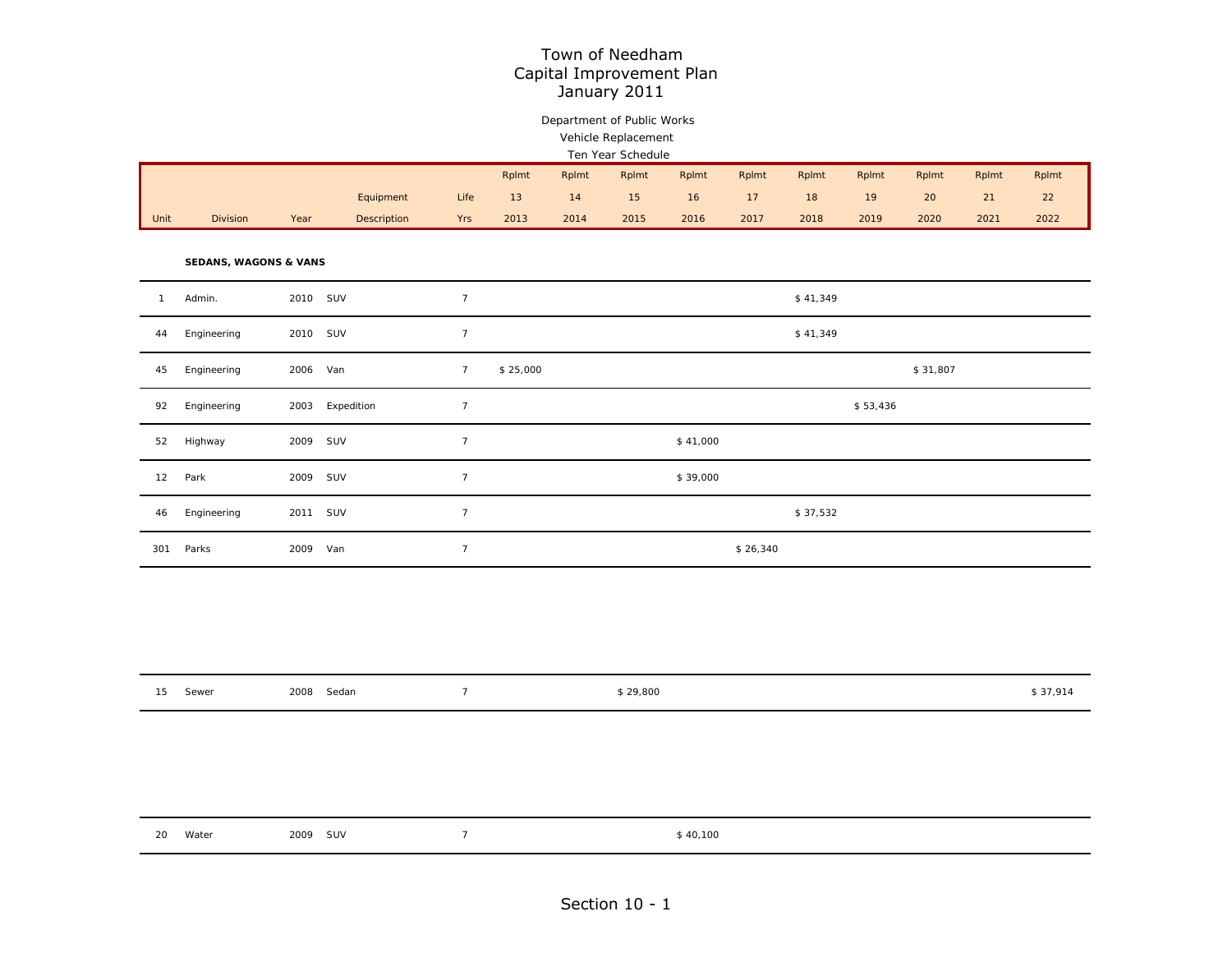## Department of Public Works Vehicle Replacement

|      | Ten Year Schedule                                                                      |      |             |            |                 |      |      |      |                 |      |      |      |      |      |
|------|----------------------------------------------------------------------------------------|------|-------------|------------|-----------------|------|------|------|-----------------|------|------|------|------|------|
|      | Rplmt<br>Rplmt<br>Rplmt<br>Rplmt<br>Rplmt<br>Rplmt<br>Rplmt<br>Rplmt<br>Rplmt<br>Rplmt |      |             |            |                 |      |      |      |                 |      |      |      |      |      |
|      |                                                                                        |      | Equipment   | Life       | 13 <sup>1</sup> | 14   | 15   | 16   | 17 <sup>1</sup> | 18   | 19   | 20   | 21   | 22   |
| Unit | <b>Division</b>                                                                        | Year | Description | <b>Yrs</b> | 2013            | 2014 | 2015 | 2016 | 2017            | 2018 | 2019 | 2020 | 2021 | 2022 |

**PICKUP TRUCKS**

| $\overline{2}$ | Garage  | 2010 | Pickup Truck     | 6 |          | \$27,000 | \$33,999 |
|----------------|---------|------|------------------|---|----------|----------|----------|
| 4              | Garage  | 2006 | 4WD Pickup Truck | 6 | \$59,000 |          | \$72,526 |
| 32             | Highway | 2005 | 4WD Pickup Truck | 6 |          | \$61,463 |          |
| 43             | Highway | 2007 | 4WD Pickup Truck | 6 | \$52,000 |          | \$63,921 |
| 57             | Highway | 2006 | 4WD Pickup Truck | 6 |          | \$61,463 |          |
| 50             | Parks   | 2008 | Pickup Truck     | 6 | \$30,000 |          | \$36,878 |
| 41             | Parks   | 2009 | 4WD Pickup Truck | 6 | \$55,000 |          | \$67,609 |
| 65             | Parks   | 2008 | 4WD Pickup Truck | 6 | \$54,000 |          | \$66,380 |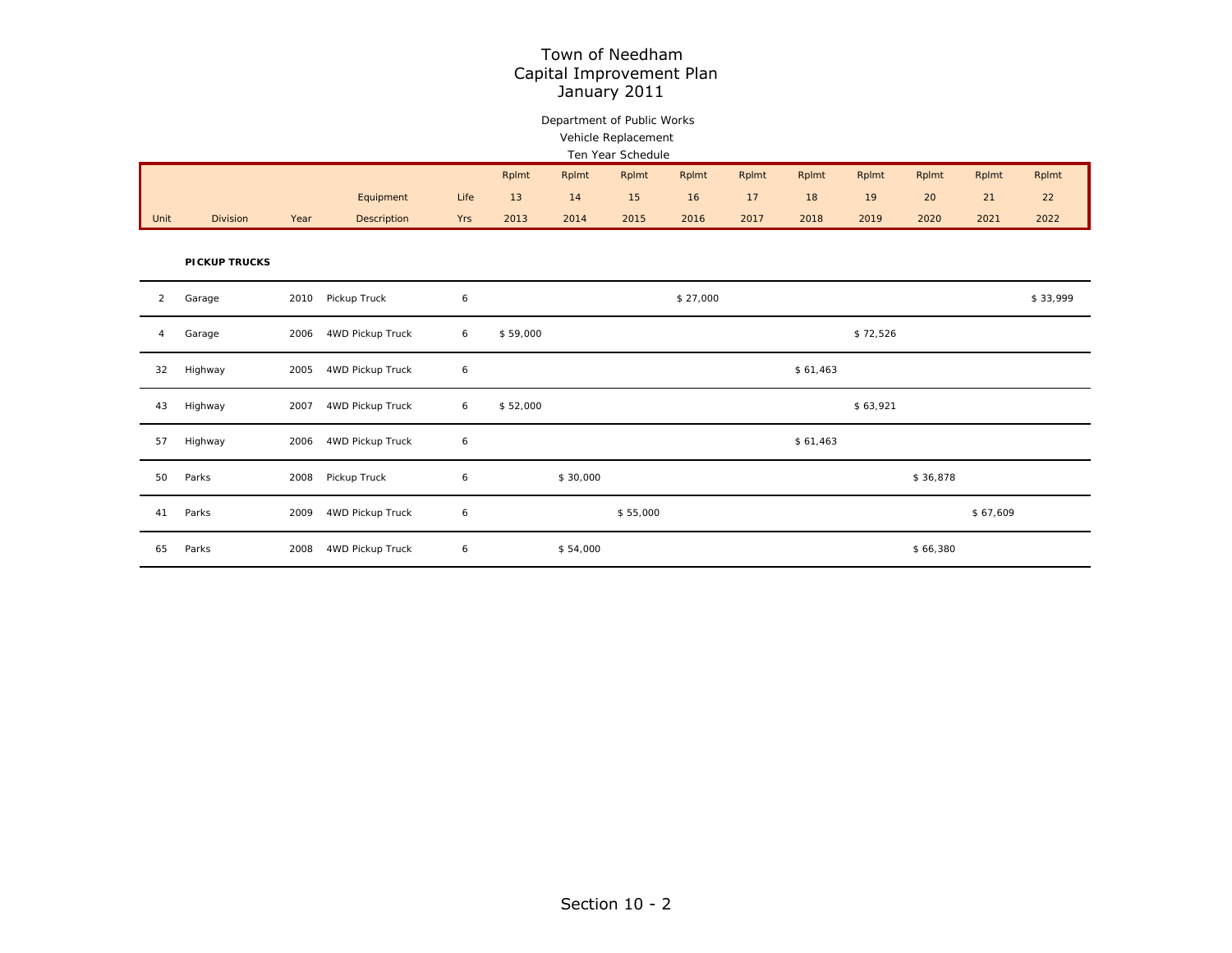## Department of Public Works Vehicle Replacement

|      |          |      |              |            |          |          | Ten Year Schedule |          |          |       |          |          |          |          |
|------|----------|------|--------------|------------|----------|----------|-------------------|----------|----------|-------|----------|----------|----------|----------|
|      |          |      |              |            | Rplmt    | Rplmt    | Rplmt             | Rplmt    | Rplmt    | Rplmt | Rplmt    | Rplmt    | Rplmt    | Rplmt    |
|      |          |      | Equipment    | Life       | 13       | 14       | 15                | 16       | 17       | 18    | 19       | 20       | 21       | 22       |
| Unit | Division | Year | Description  | Yrs        | 2013     | 2014     | 2015              | 2016     | 2017     | 2018  | 2019     | 2020     | 2021     | 2022     |
|      |          |      |              |            |          |          |                   |          |          |       |          |          |          |          |
| 56   | Landfill | 2010 | Pickup Truck | $\epsilon$ |          |          |                   |          | \$28,626 |       |          |          |          | \$33,999 |
|      |          |      |              |            |          |          |                   |          |          |       |          |          |          |          |
|      |          |      |              |            |          |          |                   |          |          |       |          |          |          |          |
| 11   | Sewer    | 2007 | Pickup Truck | 6          | \$33,100 |          |                   |          |          |       | \$39,639 |          |          |          |
|      |          |      |              |            |          |          |                   |          |          |       |          |          |          |          |
| 94   | Sewer    | 2008 | Pickup Truck | $\epsilon$ |          | \$34,250 |                   |          |          |       |          | \$42,102 |          |          |
|      |          |      |              |            |          |          |                   |          |          |       |          |          |          |          |
|      |          |      |              |            |          |          |                   |          |          |       |          |          |          |          |
| 21   | Water    | 2010 | Pickup Truck | 6          |          |          |                   | \$36,700 |          |       |          |          |          | \$45,113 |
|      |          |      |              |            |          |          |                   |          |          |       |          |          |          |          |
| 24   | Water    | 2009 | Pickup Truck | 6          |          |          |                   |          | \$24,361 |       |          |          | \$27,954 |          |
| 26   | Water    | 2010 | Pickup Truck | 6          |          |          |                   |          | \$36,263 |       |          |          |          |          |
|      |          |      |              |            |          |          |                   |          |          |       |          |          |          |          |
| 27   | Water    | 2010 | Pickup Truck | 6          |          |          |                   |          | \$36,263 |       |          |          |          |          |
|      |          |      |              |            |          |          |                   |          |          |       |          |          |          |          |
| 31   | Water    | 2010 | Pickup Truck | 6          |          |          |                   |          | \$36,263 |       |          |          |          |          |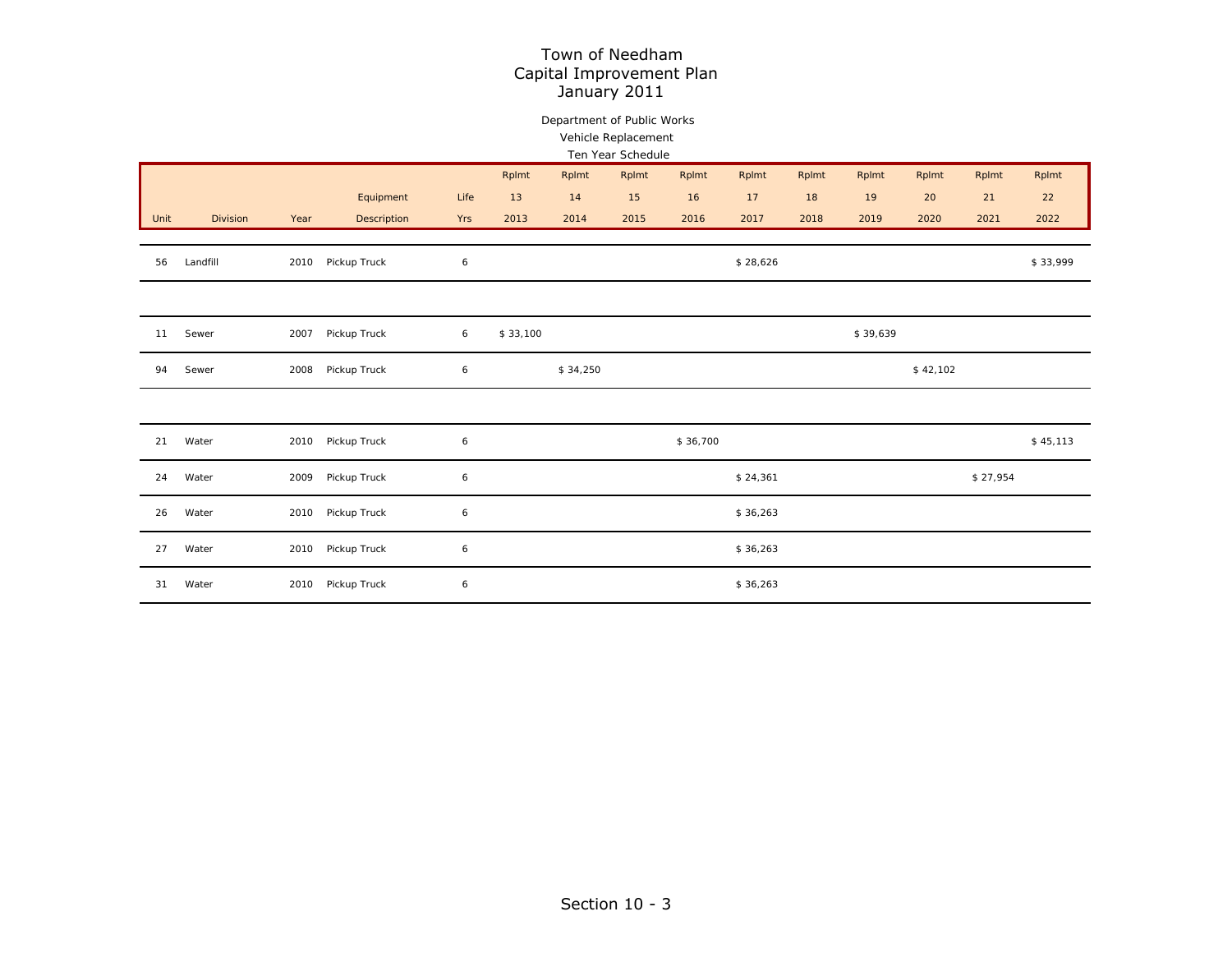## Department of Public Works Vehicle Replacement

|  | Ten Year Schedule |
|--|-------------------|

|      |                 |      |                    |      | Rplmt | Rplmt | Rplmt           | Rplmt | Rplmt | Rplmt | Rplmt | Rplmt | Rplmt | Rplmt |
|------|-----------------|------|--------------------|------|-------|-------|-----------------|-------|-------|-------|-------|-------|-------|-------|
|      |                 |      | Equipment          | Life |       | 14    | 15 <sup>1</sup> | 16    |       | 18    | 19    | 20    | ΖI    | 22    |
| Unit | <b>Division</b> | Year | <b>Description</b> | Yrs  | 2013  | 2014  | 2015            | 2016  | 2017  | 2018  | 2019  | 2020  | 2021  | 2022  |

#### **ONE TON DUMP TRUCKS & UTILITY BODIES**

| 3  | Garage  | 2010 | <b>Utility Body</b> | $\overline{7}$  |          |          |          |          |          | \$70,611 |          |          |          |
|----|---------|------|---------------------|-----------------|----------|----------|----------|----------|----------|----------|----------|----------|----------|
| 39 | Highway | 1999 | Dump Truck          | $7\overline{ }$ | \$67,000 |          |          |          |          |          | \$85,243 |          |          |
| 48 | Highway | 2008 | <b>Utility Body</b> | $\overline{7}$  |          |          | \$74,000 |          |          |          |          |          | \$94,149 |
| 55 | Highway | 2010 | Dump Truck          | $\overline{7}$  |          |          |          |          |          | \$86,769 |          |          |          |
| 66 | Highway | 2007 | Dump Truck          | $7^{\circ}$     |          | \$69,000 |          |          |          |          |          | \$87,787 |          |
| 70 | Parks   | 2009 | Dump Truck          | $\overline{7}$  |          |          |          |          | \$76,172 |          |          |          |          |
| 71 | Parks   | 2009 | Dump Truck          | $\overline{7}$  |          |          |          |          | \$76,172 |          |          |          |          |
| 72 | Parks   | 2007 | Dump Truck          | $\overline{7}$  |          | \$69,000 |          |          |          |          |          | \$87,787 |          |
| 73 | Parks   | 2008 | Dump Truck          | $\overline{7}$  |          |          | \$72,000 |          |          |          |          |          | \$91,604 |
| 74 | Parks   | 2008 | Dump Truck          | $\overline{7}$  |          |          |          | \$74,000 |          |          |          |          |          |
| 75 | Parks   | 2008 | Dump Truck          | $\overline{7}$  |          |          |          | \$74,000 |          |          |          |          |          |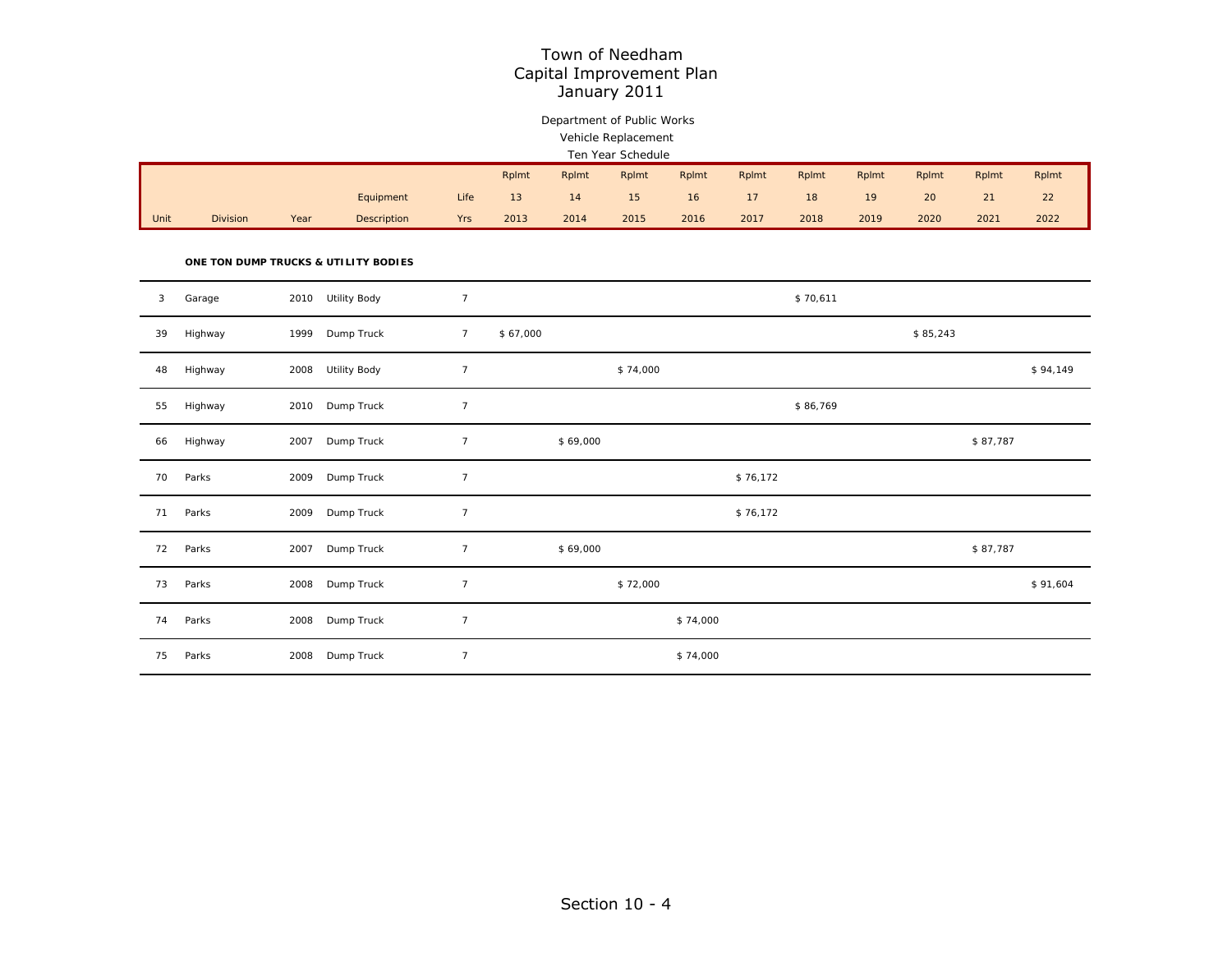## Department of Public Works Vehicle Replacement

| Ten Year Schedule |      |             |                |       |       |       |       |       |          |          |       |       |       |
|-------------------|------|-------------|----------------|-------|-------|-------|-------|-------|----------|----------|-------|-------|-------|
|                   |      |             |                | Rplmt | Rplmt | Rplmt | Rplmt | Rplmt | Rplmt    | Rplmt    | Rplmt | Rplmt | Rplmt |
|                   |      | Equipment   | Life           | 13    | 14    | 15    | 16    | 17    | 18       | 19       | 20    | 21    | 22    |
| <b>Division</b>   | Year | Description | Yrs            | 2013  | 2014  | 2015  | 2016  | 2017  | 2018     | 2019     | 2020  | 2021  | 2022  |
|                   |      |             |                |       |       |       |       |       |          |          |       |       |       |
| Sewer             | 1997 | Dump Truck  | $\overline{7}$ |       |       |       |       |       |          | \$82,698 |       |       |       |
| Sewer             | 2010 |             | $\overline{ }$ |       |       |       |       |       | \$66,795 |          |       |       |       |
|                   |      |             | Cab & Chassis  |       |       |       |       |       |          |          |       |       |       |

| 22 | Water | 2009 | Utility Body       |          | \$54,500 |          |  |
|----|-------|------|--------------------|----------|----------|----------|--|
| 25 | Water | 1999 | Chass, & Cab/Util. |          |          | \$88,423 |  |
| 30 | Water | 1999 | Dump Truck         | \$67,000 |          | \$85,243 |  |
| 40 | Water | 2000 | Utility Pick Up    | \$50,000 |          | \$63,614 |  |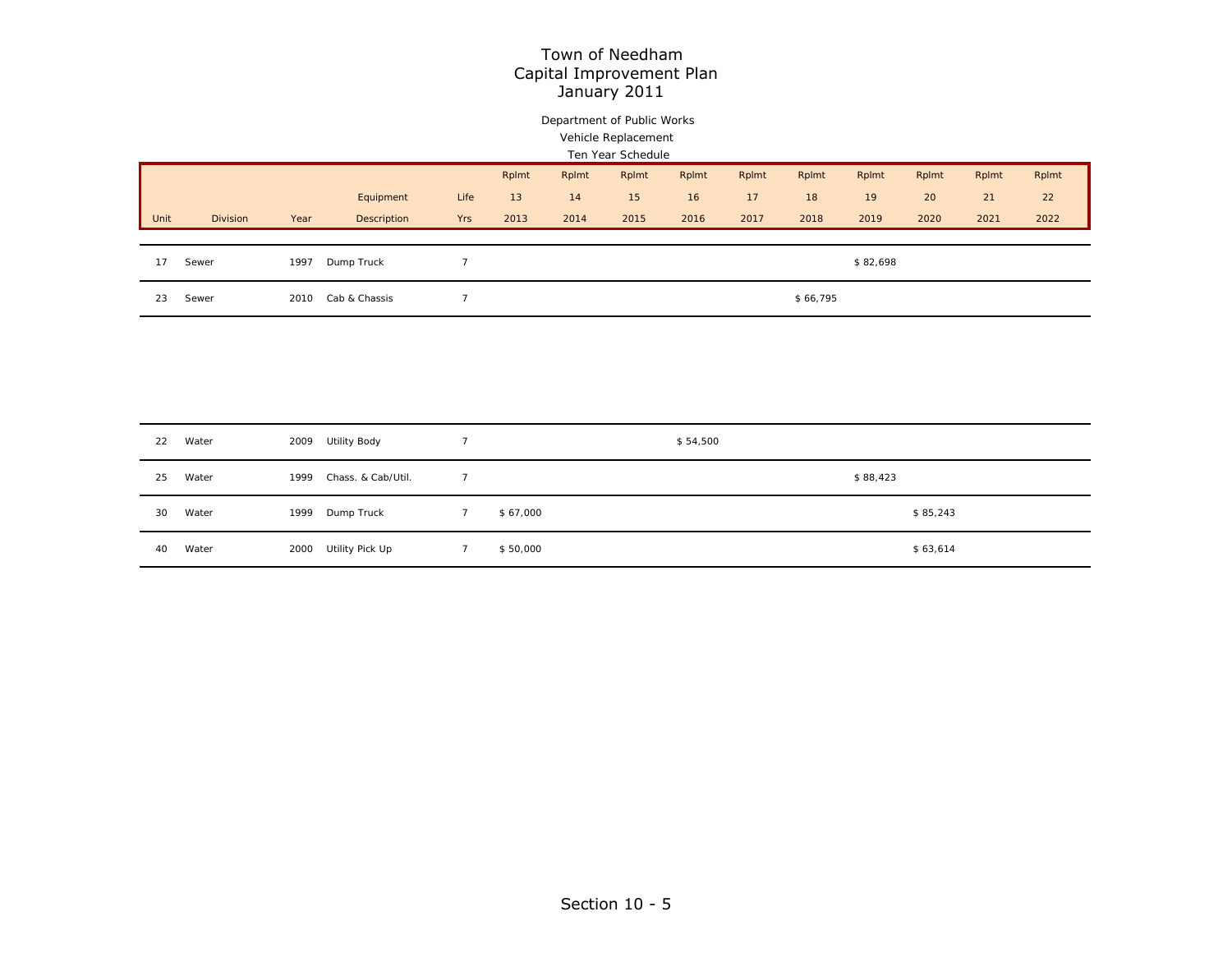## Department of Public Works Vehicle Replacement

#### Ten Year Schedule

|      |                 |      |             |            | Rplmt | Rplmt | Rplmt | Rplmt | Rplmt | Rplmt | Rplmt | Rplmt | Rplmt | Rplmt |
|------|-----------------|------|-------------|------------|-------|-------|-------|-------|-------|-------|-------|-------|-------|-------|
|      |                 |      | Equipment   | Life       |       |       |       | 16    |       | 18    | 19    | 20    | 21    | 22    |
| Unit | <b>Division</b> | Year | Description | <b>Yrs</b> | 2013  | 2014  | 2015  | 2016  | 2017  | 2018  | 2019  | 2020  | 2021  | 2022  |

#### **LARGE SIX WHEEL DUMP TRUCKS**

| 9  | Highway | 1996 | Dump Truck | 10 |           |           |           |           | \$228,517 |
|----|---------|------|------------|----|-----------|-----------|-----------|-----------|-----------|
| 6  | Highway | 2000 | Dump Truck | 10 |           | \$174,000 |           |           |           |
|    | Highway | 2000 | Dump Truck | 10 |           | \$180,000 |           |           |           |
| 8  | Highway | 1996 | Dump Truck | 10 | \$168,000 |           |           |           |           |
| 10 | Highway | 2010 | Dump Truck | 10 |           |           |           | \$193,252 |           |
| 47 | Highway | 2007 | Dump Truck | 10 |           |           | \$145,292 |           |           |
| 49 | Highway | 2002 | Dump Truck | 10 |           | \$232,000 |           |           | \$0       |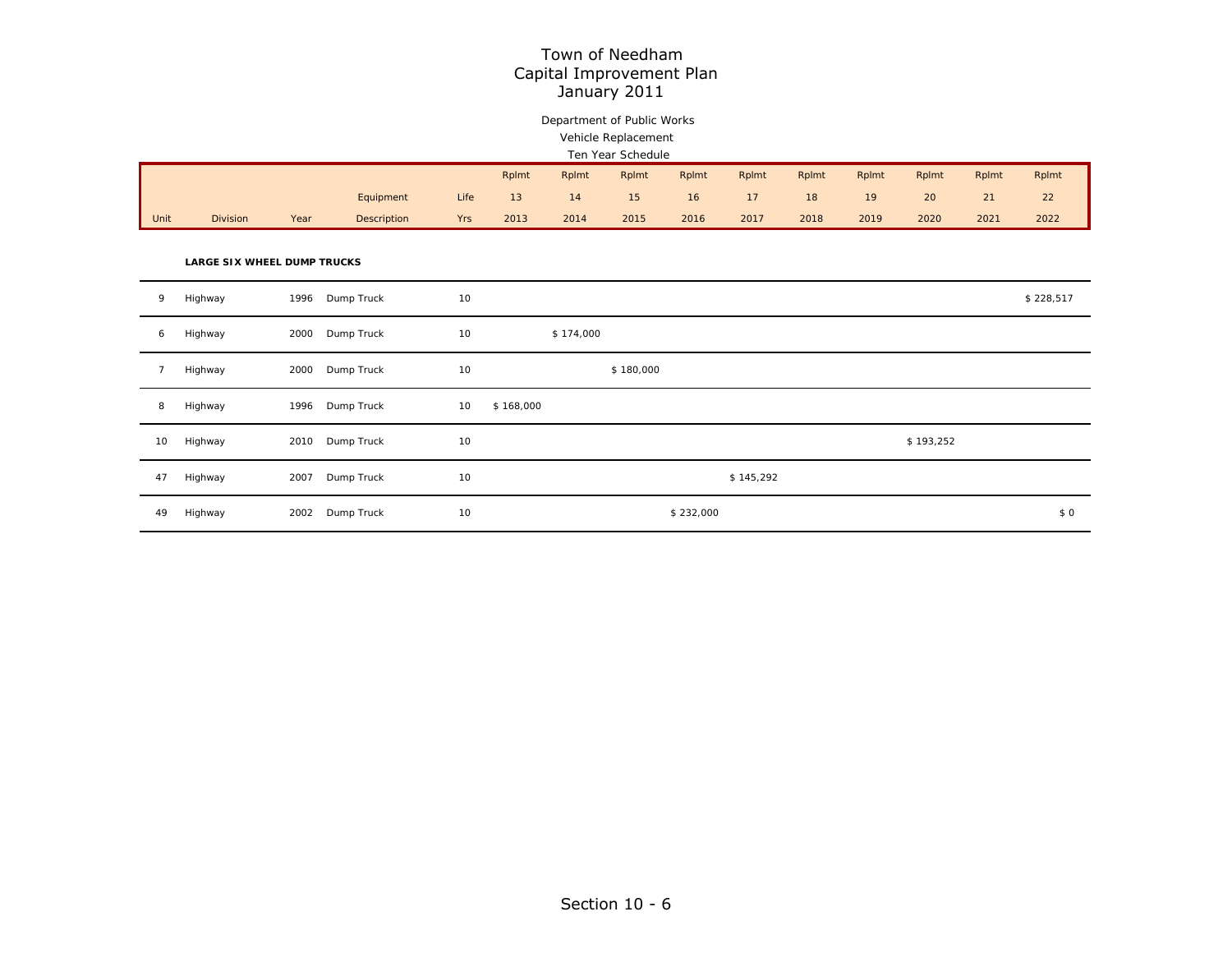## Department of Public Works Vehicle Replacement

|      |          |      |             |      |       |       | Ten Year Schedule |       |       |       |           |           |           |       |
|------|----------|------|-------------|------|-------|-------|-------------------|-------|-------|-------|-----------|-----------|-----------|-------|
|      |          |      |             |      | Rplmt | Rplmt | Rplmt             | Rplmt | Rplmt | Rplmt | Rplmt     | Rplmt     | Rplmt     | Rplmt |
|      |          |      | Equipment   | Life | 13    | 14    | 15                | 16    | 17    | 18    | 19        | 20        | 21        | 22    |
| Unit | Division | Year | Description | Yrs  | 2013  | 2014  | 2015              | 2016  | 2017  | 2018  | 2019      | 2020      | 2021      | 2022  |
|      |          |      |             |      |       |       |                   |       |       |       |           |           |           |       |
| 5    | Landfill | 2010 | Dump Truck  | 10   |       |       |                   |       |       |       |           |           | \$196,355 |       |
|      |          |      |             |      |       |       |                   |       |       |       |           |           |           |       |
|      |          |      |             |      |       |       |                   |       |       |       |           |           |           |       |
|      |          |      |             |      |       |       |                   |       |       |       |           |           |           |       |
|      |          |      |             |      |       |       |                   |       |       |       |           |           |           |       |
| 19   | Sewer    | 2010 | Dump Truck  | 10   |       |       |                   |       |       |       |           | \$168,708 |           |       |
|      |          |      |             |      |       |       |                   |       |       |       |           |           |           |       |
|      |          |      |             |      |       |       |                   |       |       |       |           |           |           |       |
| 14   | Water    | 2009 | Dump Truck  | 10   |       |       |                   |       |       |       | \$185,468 |           |           |       |